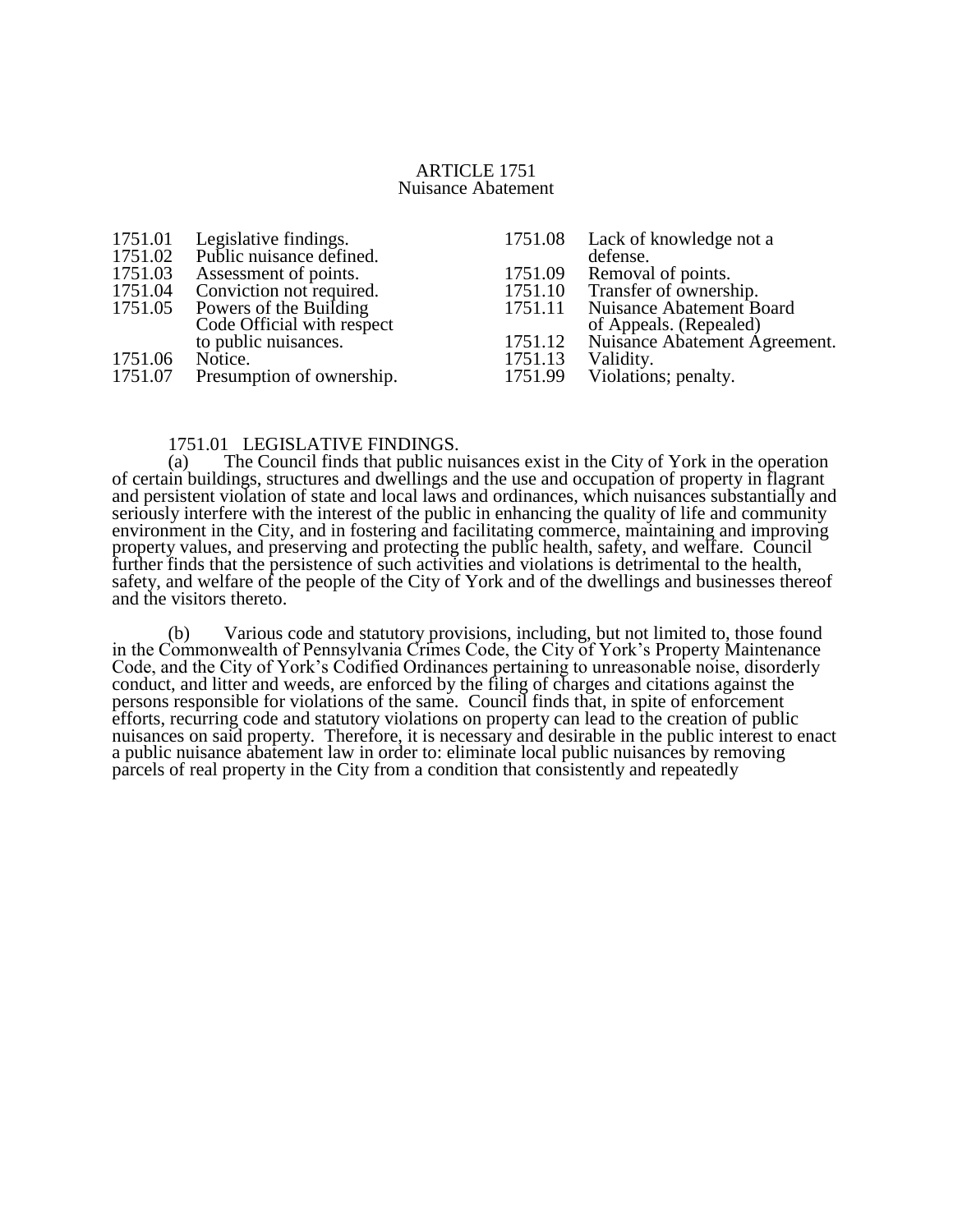violates municipal law; make property owners vigilant in preventing public nuisances on or in their property; ensure that property owners are responsible for the use of their property by tenants, guests and occupants; provide locally enforceable remedies for violations of local ordinances; and otherwise deter public nuisances. Council further finds that the sanctions and penalties that may be imposed by the Police Department pursuant to this law constitute an additional and appropriate method of law enforcement in response to the proliferation of the above-described public nuisances. The sanctions and penalties are reasonable and necessary in order to protect the health and safety of the people of the City and to promote the general welfare. (Ord. 18-2012. Passed 7-17-12.)

### 1751.02 PUBLIC NUISANCE DEFINED.

For purposes of this section, a public nuisance shall be deemed to exist whenever, through violation of any of the following provisions resulting from separate incidents at a building, structure, dwelling erection or place, twelve (12) or more points are accumulated within a period of six (6) months, or eighteen (18) or more points are accumulated within a period of twelve (12) months, in accordance with the following point system. Where more than one (1) violation occurs during a single incident, the total points for the incident shall be the highest point value assigned to any single violation. For the purposes of this article, an incident will be defined as the execution of an enforcement action in response to a violation of the law. In addition, any property that is determined to be blighted, as defined in the Pennsylvania Urban Redevelopment Law, 35 PS §1712.1(c) or the Property Rights Protection Act, 26 Pa.C.S.A. §205(b) is hereby declared to be a nuisance.

(Ord. 18-2012. Passed 7-17-12.)

## 1751.03 ASSESSMENT OF POINTS.

- (a) The following violations shall be assigned a point value of eight (8) points:
	- (1) Title 18 of the Pennsylvania Crimes Code Firearms and other Dangerous Articles, 18 Pa.C.S.A. §6101 et. seq.
	- (2) Title 18 §911 of the Pennsylvania Crimes Code Corrupt Organizations
	- (3) Title 18 Chapter 31 of the Pennsylvania Crimes Code Sexual Offenses<br>
	(4) Title 18 Chapter 75 of the Pennsylvania Crimes Code Municipal
	- (4) Title 18 Chapter 75 of the Pennsylvania Crimes Code Municipal Housing Code Avoidance, 18 Pa.C.S.A. §7510
- (b) The following violations shall be assigned a point value of six (6) points:
	- (1) The Controlled Substance, Drug, Device and Cosmetic Act, 35 P.S. §780- 101, et. seq.
	- (2) Title 18 of the Pennsylvania Crimes Code Gambling Offenses.
	- (3) Title 18 of the Pennsylvania Crimes Code Prostitution Offenses.<br>
	(4) Title 18 of the Pennsylvania Crimes Code Criminal Possession of
	- (4) Title 18 of the Pennsylvania Crimes Code Criminal Possession of Stolen Property.
	- (5) Title 18 of the Pennsylvania Crimes Code Motor Vehicle Chop Shop and Illegally Obtained and Altered Property Act.
	- (6) Title 18 of the Pennsylvania Crimes Code Possession, use, sale, or offer for sale of any alcoholic beverage, or of any cigarette or tobacco products.
	- (7) Title 18 §908 of the Pennsylvania Crimes Code Prohibited Offensive Weapons.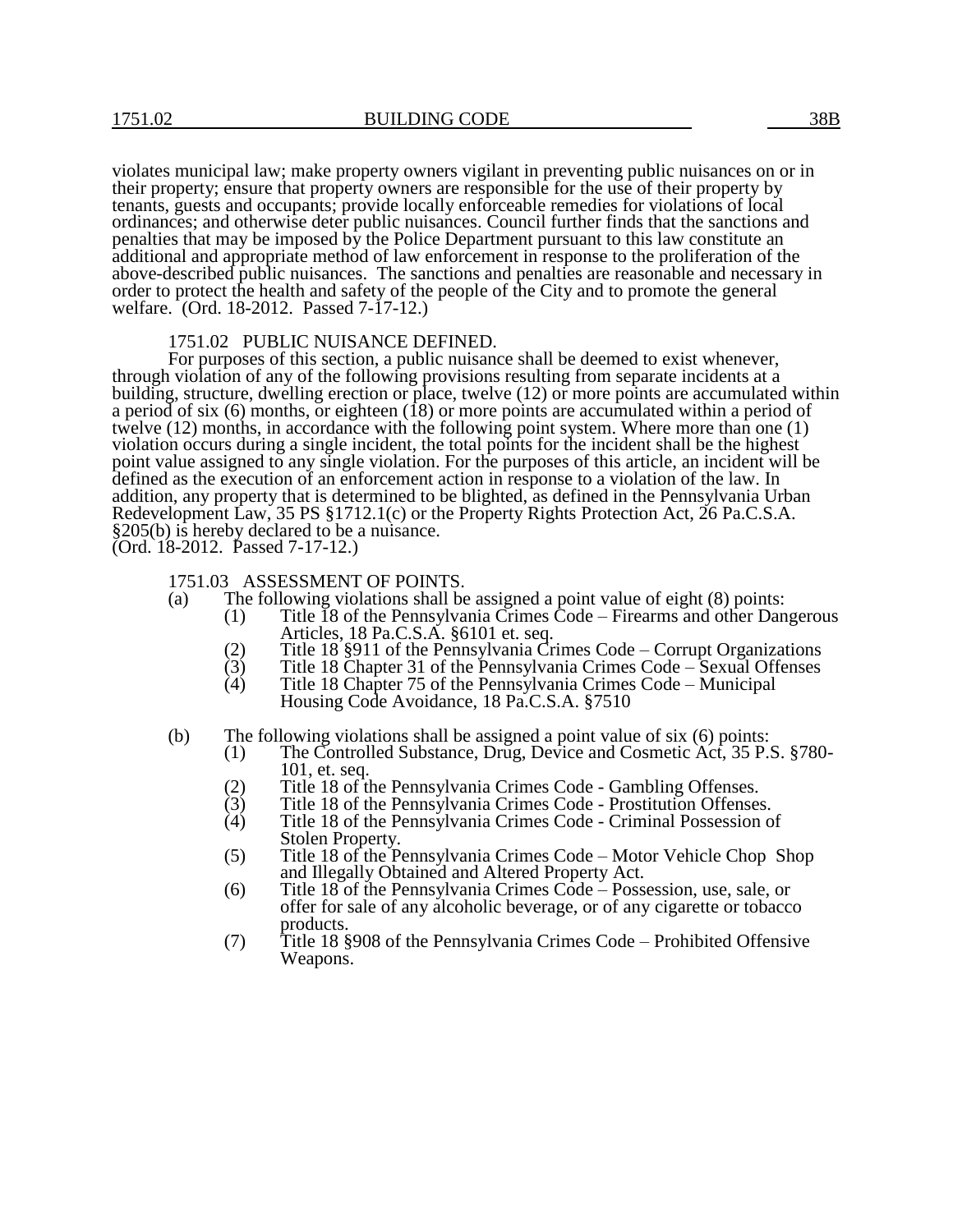| 38C                 |                                                                                            | Nuisance Abatement                                                                                                                                                                                                                              | 1751.03 |  |
|---------------------|--------------------------------------------------------------------------------------------|-------------------------------------------------------------------------------------------------------------------------------------------------------------------------------------------------------------------------------------------------|---------|--|
|                     |                                                                                            |                                                                                                                                                                                                                                                 |         |  |
|                     | (8)                                                                                        | Title 18 §2705 of the Pennsylvania Crimes Code – Recklessly<br>endangering another person, where the public or neighbors are the                                                                                                                |         |  |
|                     | $victim(s)$ .<br>(9)<br>Title 18 § 3925 of the Pennsylvania Crimes Code – Receiving Stolen |                                                                                                                                                                                                                                                 |         |  |
|                     | (10)                                                                                       | Property.<br>Title 18 §4304 of the Pennsylvania Crimes Code – Endangering Welfare<br>of Children.                                                                                                                                               |         |  |
|                     | (11)                                                                                       | Title 18 § 6310.1 of the Pennsylvania Crimes Code – Selling or<br>Furnishing Liquor or Malt or Brewed Beverages to Minors.                                                                                                                      |         |  |
|                     | (12)                                                                                       | Title 18 §4915 of the Pennsylvania Crimes Code – Failure to Comply<br>with Registration of Sexual Offenders Requirements.                                                                                                                       |         |  |
|                     | (13)                                                                                       | Title 18 Chapter 51 of the Pennsylvania Crimes Code – Offenses of<br>Obstructing Administration of Law or Other Governmental Function.                                                                                                          |         |  |
|                     | (14)                                                                                       | Title 18 Chapter 59 of the Pennsylvania Crimes Code – Offenses of                                                                                                                                                                               |         |  |
|                     | (15)                                                                                       | Public Indecency.<br>Any and all violations filed by Pennsylvania State Police Bureau of Liquor<br>Control Enforcement, including Title 47 – Liquor Code.                                                                                       |         |  |
|                     | (16)                                                                                       | Title 18 §6501 of the Pennsylvania Crimes Code – Scattering Rubbish.                                                                                                                                                                            |         |  |
| following article:  |                                                                                            | Violations of the Codified Ordinances of York, Pennsylvania contained within the                                                                                                                                                                |         |  |
|                     | (17)                                                                                       | Article 715 – Unlicensed Sale of Alcoholic Beverages.                                                                                                                                                                                           |         |  |
| (c)                 | (1)                                                                                        | The following violations shall be assigned a point value of four $(4)$ points:<br>Title 18 of the Pennsylvania Crimes Code—Noise. Suffering or<br>permitting the premises to become disorderly, including suffering or                          |         |  |
|                     |                                                                                            | permitting fighting or lewdness.<br>Title 18 Crimes – Cruelty to Animals.                                                                                                                                                                       |         |  |
|                     | $\binom{2}{3}$<br>(4)                                                                      | Title 18 § 5503 of the Pennsylvania Crimes Code – Disorderly Conduct.<br>Title 18 §5505 of the Pennsylvania Crimes Code – Public Drunkenness                                                                                                    |         |  |
|                     | (5)                                                                                        | and Similar Misconduct.<br>Title 18 §6308 of the Pennsylvania Crimes Code – Purchase,                                                                                                                                                           |         |  |
|                     |                                                                                            | Consumption, Possession or Transportation of Liquor or Malt or<br>Brewed Beverages (Underage Drinking).                                                                                                                                         |         |  |
|                     | (6)                                                                                        | Title 18 § 3926 of the Pennsylvania Crimes Code – Theft of Services.                                                                                                                                                                            |         |  |
| following articles: |                                                                                            | Violations of the Codified Ordinances of York, Pennsylvania contained within the                                                                                                                                                                |         |  |
|                     | (7)<br>(8)                                                                                 | Article 713 – Disorderly Conduct and Disturbing the Peace<br>Article 714 – Noise                                                                                                                                                                |         |  |
|                     | (9)                                                                                        | Article 717 - Dogs                                                                                                                                                                                                                              |         |  |
| (d)                 | (1)                                                                                        | The following violations shall be assigned a point value of three $(3)$ points:<br>Violations of Pennsylvania State Code that are filed by the Animal Complaint Officer<br>Pennsylvania Dog Law Act of Dec. 7, 1982, P.L. 784, No. 225 §201 and |         |  |
|                     | (2)                                                                                        | 205 – Ownership of Unlicensed Dog.<br>Pennsylvania Dog Law Act of Dec. 7, 1982, P.L. 784, No. 225 §601(c)(1)                                                                                                                                    |         |  |
|                     | (3)                                                                                        | - Abandonment.<br>Pennsylvania Dog Law Act of Dec. 7, 1982, P.L. 784, No. 225 §801 -<br><b>False Statements.</b>                                                                                                                                |         |  |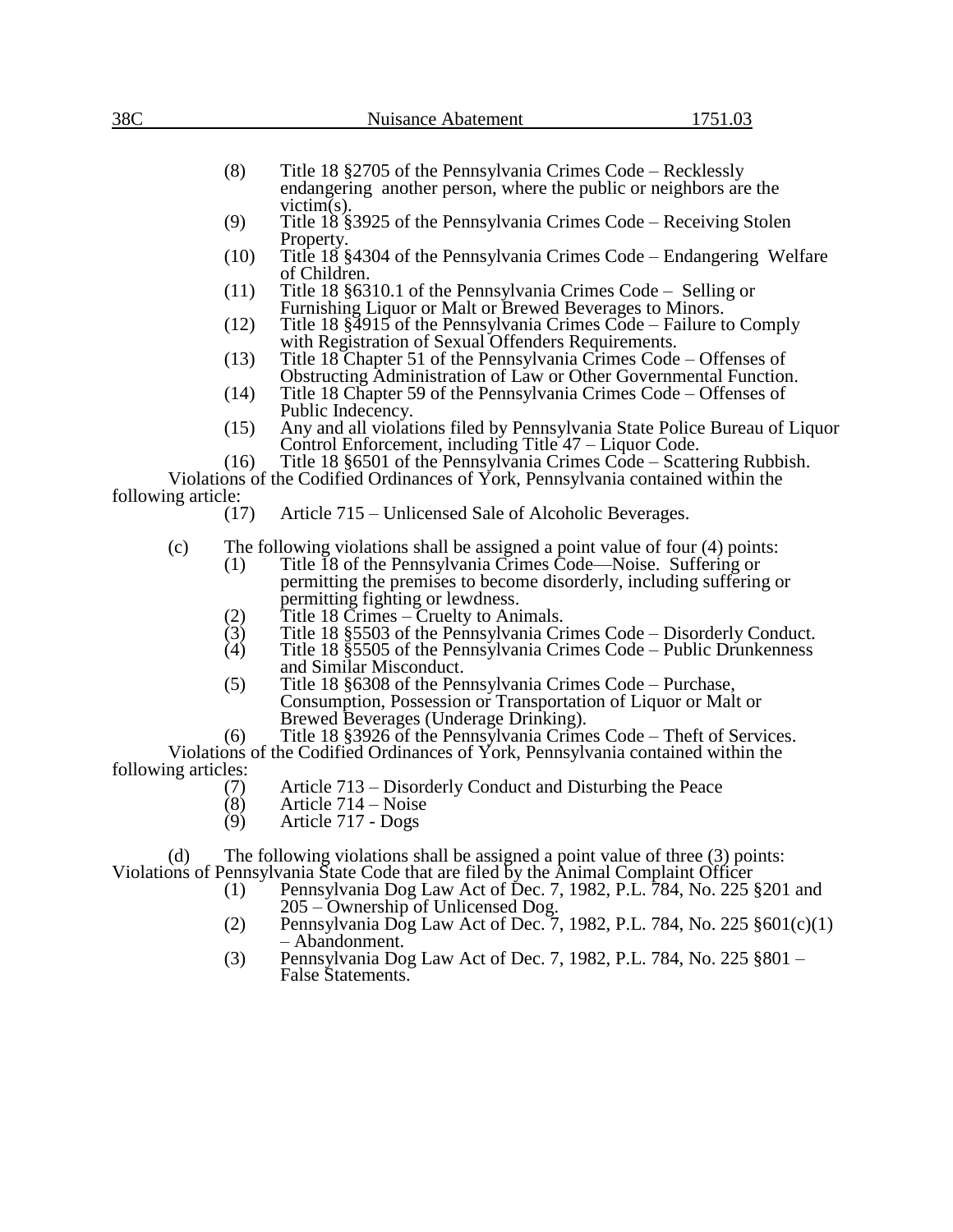- (4) Title 18 §5511 of the Pennsylvania Crimes Code Cruelty to Animals.
- $(5)$  Pennsylvania Dog Law Act of Dec. 7, 1982, P.L. 784, No. 225 Sections 504-A, 505-A – Dangerous Dogs.

Violations of the Codified Ordinances of York, Pennsylvania contained within the following Articles:

- (6) Section 713.03 Liquor Consumption in Public Places.<br>(7) Section 713.09 Voiding of Human Excretion.
- $\hat{7}$  Section 713.09 Voiding of Human Excretion.<br>(8) Article 705 Keeping of Animals.
- (8) Article 705 Keeping of Animals.<br>(9) Article 729 Litter and Weeds.
- $(9)$  Article 729 Litter and Weeds.<br>(10) Article 733 Air Rifles and Slin
- (10) Article 733 Air Rifles and Sling Shots.<br>(11) Article 753 Streets and Sidewalks.
- 
- $(11)$  Article 753 Streets and Sidewalks.<br>  $(12)$  Section 1763.02, Chapter 3, Section Section 1763.02, Chapter 3, Section 302.3.2 – Duty to Clear Snow and Ice; Responsibility.
- (13) Article 1761 Licensing and Inspection of Tenant Occupied Residential and all Institutional Occupancies.
- (14) Article 1763 Property Maintenance Code, including permitting persons to be on the premises in excess of occupancy limits.
- (15) Article 729 –Litter and Weeds.<br>(16) Article 755 Police and Fire A
- $(16)$  Article 755 Police and Fire Alarms.<br>(17) Part Fifteen (Articles 1501 and 1512)
- $(17)$  Part Fifteen (Articles 1501 and 1512) Fire Prevention.<br>(18) Article 1701 BOCA National Building Code.
- Article 1701 BOCA National Building Code.

(e) Points shall also be assessed when charges are filed on the federal level instead of the state or local level for any of the activities listed herein. (Ord. 18-2012. Passed 7-18-12.)

(f) No points shall be assessed against a property, owner, or tenant if the violation was discovered as a result of a legitimate request for emergency assistance, if the contact was made based upon the reasonable belief of the person making the contact that intervention or emergency assistance was necessary to prevent the perpetration or escalation of the abuse, crime or emergency or if the intervention or emergency assistance was actually needed in response to the abuse, crime or emergency.

(Ord. 28-2014. Passed 11-18-14.)

## 1751.04 CONVICTION NOT REQUIRED.

For purposes of this section, a conviction for an offense in a court of competent jurisdiction shall not be required to establish that a specified violation of law has occurred at a building, erection, dwelling or place. Instead, the City shall be required to prove a specified violation by a preponderance of the evidence. However, a conviction in any court of competent jurisdiction shall constitute conclusive proof of such a violation of law. Conviction of an attempt to commit a violation of any of the specified provisions shall be equivalent to a conviction for a violation of the specified provision. (Ord. 18-2012. Passed 7-18-12.)

#### 1751.05 POWERS OF THE POLICE COMMISSIONER WITH RESPECT TO PUBLIC NUISANCES.

(a) In addition to any other enforcement procedures established elsewhere, upon determination that a public nuisance, as defined herein, does exist at a property, the Building Code Official or the Building Code Official's designee shall be authorized to order the closing and/or securing of any building, structure, dwelling, erection or place in order to abate the nuisance. The Building Code Official or designee is authorized to cause the premises to be closed and/or secured by the City or by contract or arrangement with private persons. The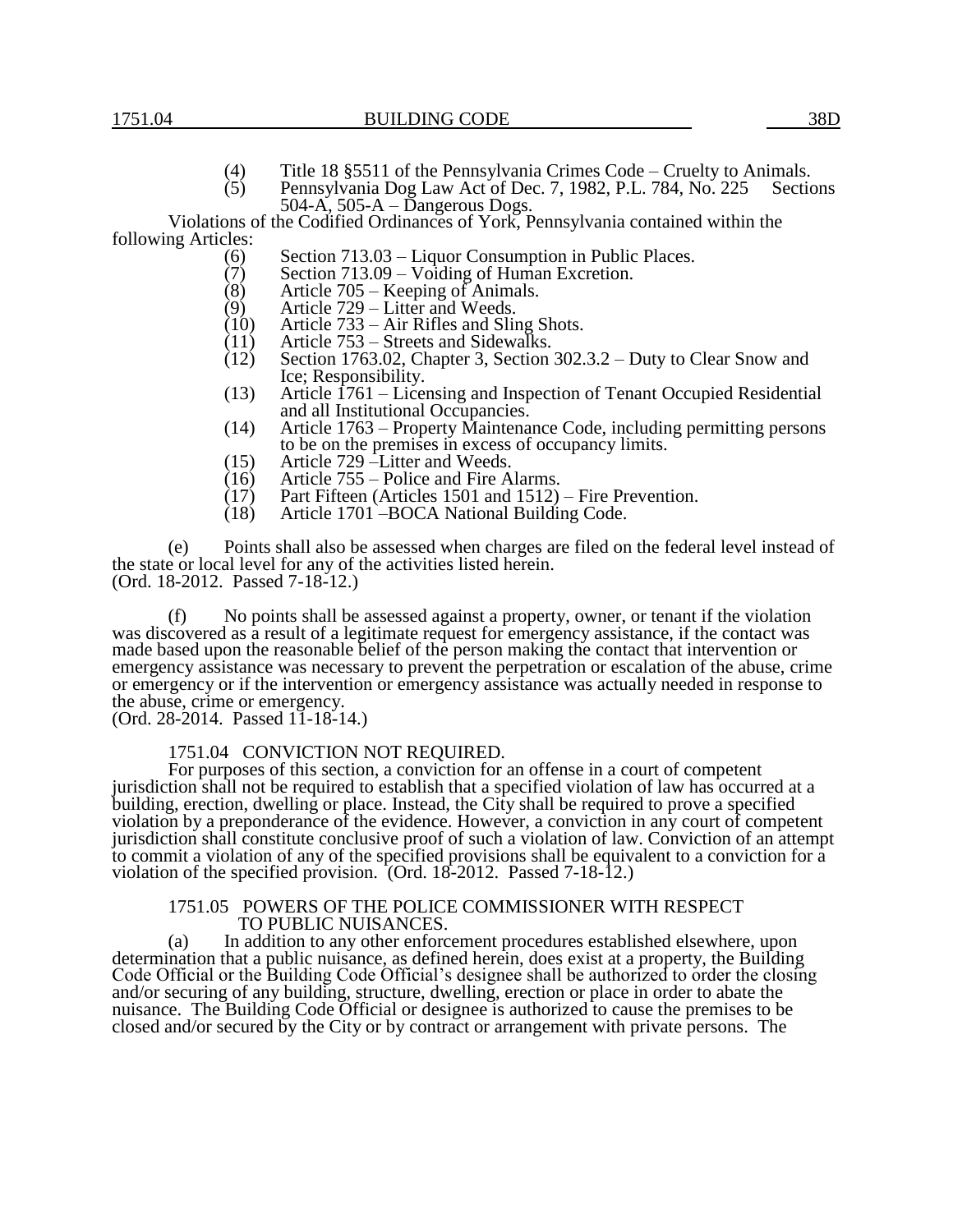| 38E | Nuisance Abatement | 1751.06 |
|-----|--------------------|---------|
|     |                    |         |

costs of closing and/or securing the premises, including any reasonable administrative fees, shall be charged against the real estate upon which the structure is located and shall be a lien upon said real estate. If the property is a multi-unit building, the Building Code Official or designee shall only secure the offending unit or units and not the entire building. The length of time that the premises are closed and/or secured pursuant to this section shall be at the City's discretion, but in no event shall the closing and/or securing of the premises be for more than one year from the date of the posting of the order closing and/or securing the premises.

If a building, structure, dwelling, erection or place is ordered closed and/or secured pursuant to this section, such order shall be posted at the building, structure, dwelling, erection or place where the public nuisance exists. If the property is a multi-unit building, such order shall be posted on the offending unit or units. The order shall also be served upon the property owner pursuant to Section 1751.06. (Ord. 18-2012. Passed 7-18-12.)

## 1751.06 NOTICE.

(a) Points become officially assessed against a property whereupon the City provides notice of such assessment as provided in subsection (c) hereof to the property owner of such assessment.

(b) Whenever the Building Code Official or designee determines that there exists a public nuisance as defined herein, he/she shall serve notice as provided in subsection (c) hereof. The notice shall specify the type of nuisance being maintained or permitted on the premises, summarize the evidence, including advising the property owner of the violation(s) that are alleged to have occurred on the property and the date of the violation(s), the points that were assessed to the property as a result of the violation(s), inform the owner that failure to abate the violation(s) may subsequently lead to the closure and securing of the property, and the notice shall inform the owner of his/her right to request a reconsideration of the imposition of points pursuant to subsection (d) hereof. In addition, with respect to the reconsideration of points, the notice shall advise the owner that, should the owner take all reasonable and available steps to terminate the public nuisance activity, including immediately repairing the property if the property is in violation of any local or state codes or commencing an eviction action to terminate the lease of any tenant who is permitting or maintaining the public nuisance activity on the property, the City will positively consider such remedies taken by the owner when determining whether to remove the initial assessment of points from the property.

(c) Method of Service: Such notice shall be deemed to be properly served if a copy thereof is:

- 
- (1) Delivered personally; or<br>
(2) Sent by certified or first-<br>
(3) If the notices are returned  $(2)$  Sent by certified or first-class mail addressed to the last known address; or
- $(3)$  If the notices are returned showing that the letter was not delivered, a copy thereof shall be posted in a conspicuous place in or about the structure affected by such notice.

(d) Upon the initial assessment of points, a property owner may, within fifteen (15) business days of receiving notice of such points, make a written request to the Building Code Official for the City to reconsider the imposition of points. If the initial assessment of points were for a combination of Criminal and Building, Housing, Plumbing, Fire or other related Codes violations, the Building Code Official may consult with either the Building Official, Police Chief/Commissioner and/or the Fire Chief when reconsidering the imposition of points. The City shall, within thirty (30) days, issue a written decision as to whether the assessment of points was merited or whether the property owner has taken reasonable and available actions as to necessitate the removal of the points. No reconsideration of points shall occur after the initial assessment of points.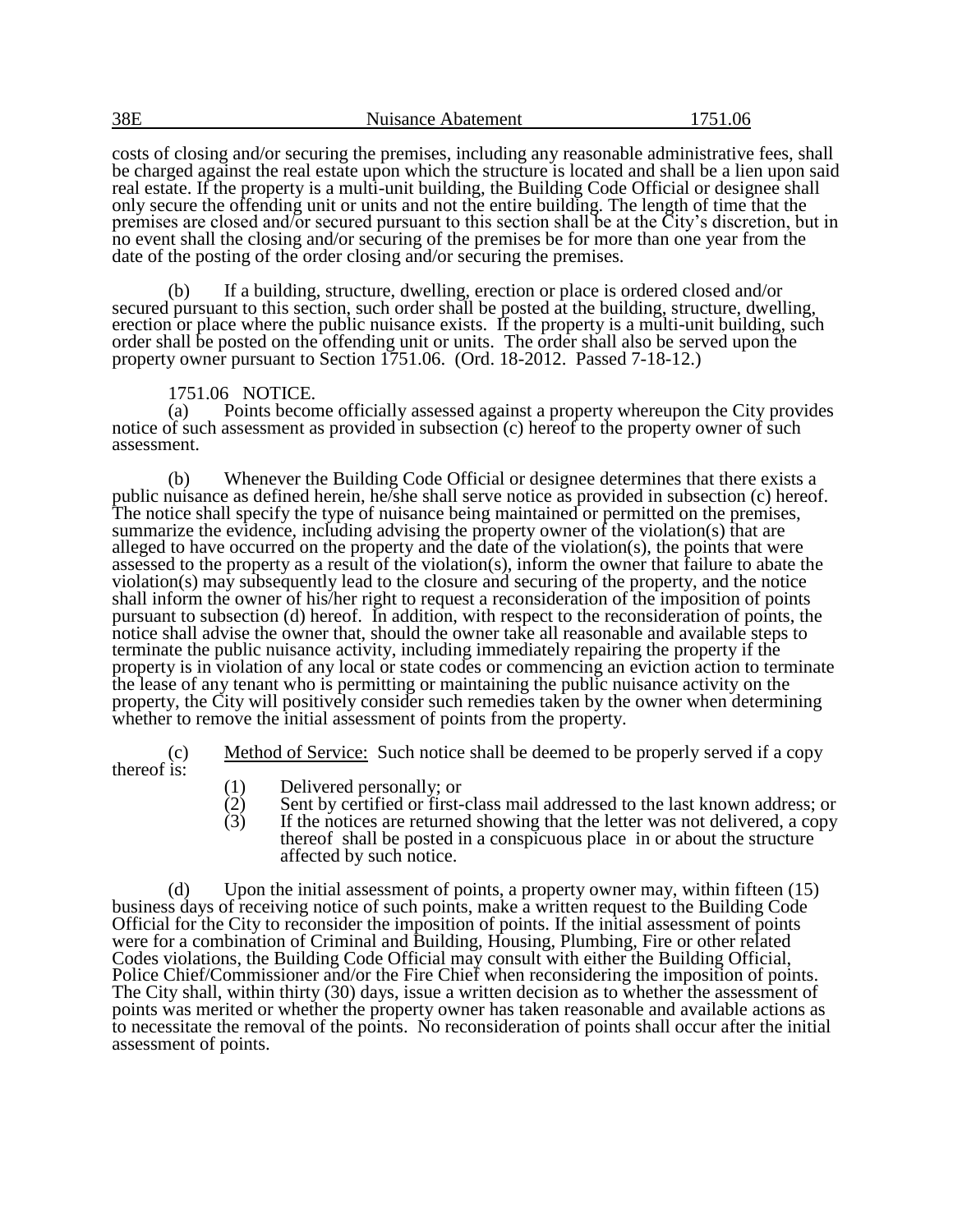(e) The Building Code Official or designee shall maintain on the City website and/or in written form, available for public view, a current list of all properties against which points have been assessed, the dates that points were assessed, the number of points against the property, an indication of points that are under review for reconsideration or under appeal to the Board of Appeals, and the appropriate office to contact for detailed information on the alleged violations.

(f) Once a property has accumulated enough points to be deemed a public nuisance as defined herein, the City shall serve the property owner a Notice of Closure pursuant to Section 1751.06(c) of this article. The Notice of Closure shall advise the owner of the violations that occurred at the property, the dates of the violations, the points that were assessed to the property as a result of the violation(s), and the City's remedies it can invoke under Section 1751.05 of this article so as to abate the public nuisance. In addition, the Notice of Closure shall inform the owner of his/her right to appeal the Notice of Closure and the determination that the property constitutes a public nuisance to the Nuisance Abatement Board of Appeals within ten (10) days from the date of said notice.

(Ord. 18-2012. Passed 7-17-12.)

#### 1751.07 PRESUMPTION OF OWNERSHIP.

The owner of the property affected by the orders hereunder shall be presumed to be the person in whose name title real estate is recorded in the Office of the Recorder of Deeds in and for York County, Pennsylvania. (Ord. 18-2012. Passed 7-17-12.)

#### 1751.08 LACK OF KNOWLEDGE NOT A DEFENSE.

The lack of knowledge of acquiescence or participation in or responsibility for a public nuisance on the part of the owners, lessors, lessees, mortgagees and all those persons in possession or having charge of the property as agent or otherwise, or having any interest in the property, real or personal used in conducting or maintaining the public nuisance, shall not be a defense by such owners, lessors and lessees, mortgagees, and such other persons. (Ord. 18-2012. Passed 7-17-12.)

### 1751.09 REMOVAL OF POINTS.

The points assessed to the property shall remain on the property if:

- (a) The property owner fails to request a reconsideration of the points by the City pursuant to Section 1751.06(d);
- (b) Following the property owner's request for reconsideration under Section 1751.06(d), the City determines that the points assessed to the property were merited; or
- (c) Following an appeal to the Board, the Board does not reverse the City's determination that the property constitutes a public nuisance as defined herein.

The points remain on the property for approximately one year after the points become officially assessed against a property as provided in Section 1751.06(a). After one year, the City shall remove the points assessed to the property. (Ord. 18-2012. Passed 7-17-12.)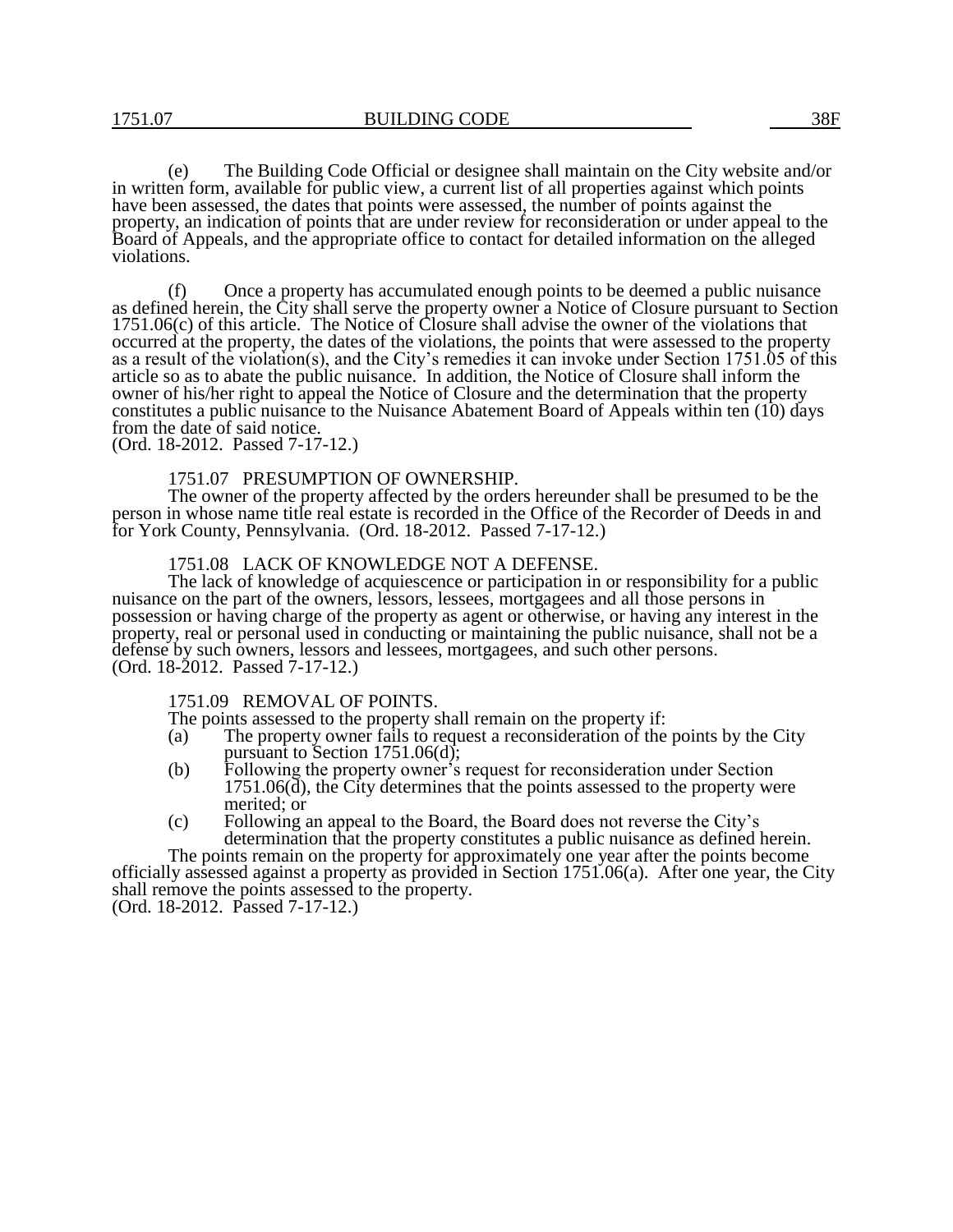## 1751.10 TRANSFER OF OWNERSHIP.

It shall be unlawful for the owner of any building, structure, dwelling, erection or place that has points currently assessed to it pursuant to this article to sell, transfer, mortgage, lease or otherwise dispose of the premises to another individual or entity until the owner has furnished the grantee, transferee, mortgagee or lessee with a true copy of any notices of points assessments or notices of closure issued by the City pursuant to this article within the last two years, and with any written decisions issued by the Board within the last two years declaring the premises to be a public nuisance. The owner shall furnish to the Building Code Official a signed and notarized statement from the grantee, transferee, mortgagee or lessee, acknowledging the receipt of such notices of points assessments, notices of closure, or Board decisions and fully accepting the responsibility without condition for making the necessary repairs or taking such necessary actions so as to prevent the premises from becoming or remaining a public nuisance. (Ord. 18- 2012. Passed 7-17-12.)

1751.11 NUISANCE ABATEMENT BOARD OF APPEALS. (REPEALED) EDITOR'S NOTE: Former Section 1751.11 was repealed by Ordinance 26-2015.

### 1751.12 NUISANCE ABATEMENT AGREEMENT.

At any time and at the City's discretion, the City may enter into a written Nuisance Abatement Agreement with the property owner wherein the property owner agrees to take specific actions, as approved by the City, to abate, terminate or eliminate the public nuisance activity on the property in exchange for the City of York reserving its rights and agreeing not to initiate any of its enforcement remedies pursuant to Section 1751.05 of this article against the property during the term of the Agreement, provided that the property owner complies with the terms and conditions of the Nuisance Abatement Agreement and the conditions or violations causing the public nuisance activity on the property are abated, terminated or eliminated. (Ord. 18-2012. Passed 7-17-12.)